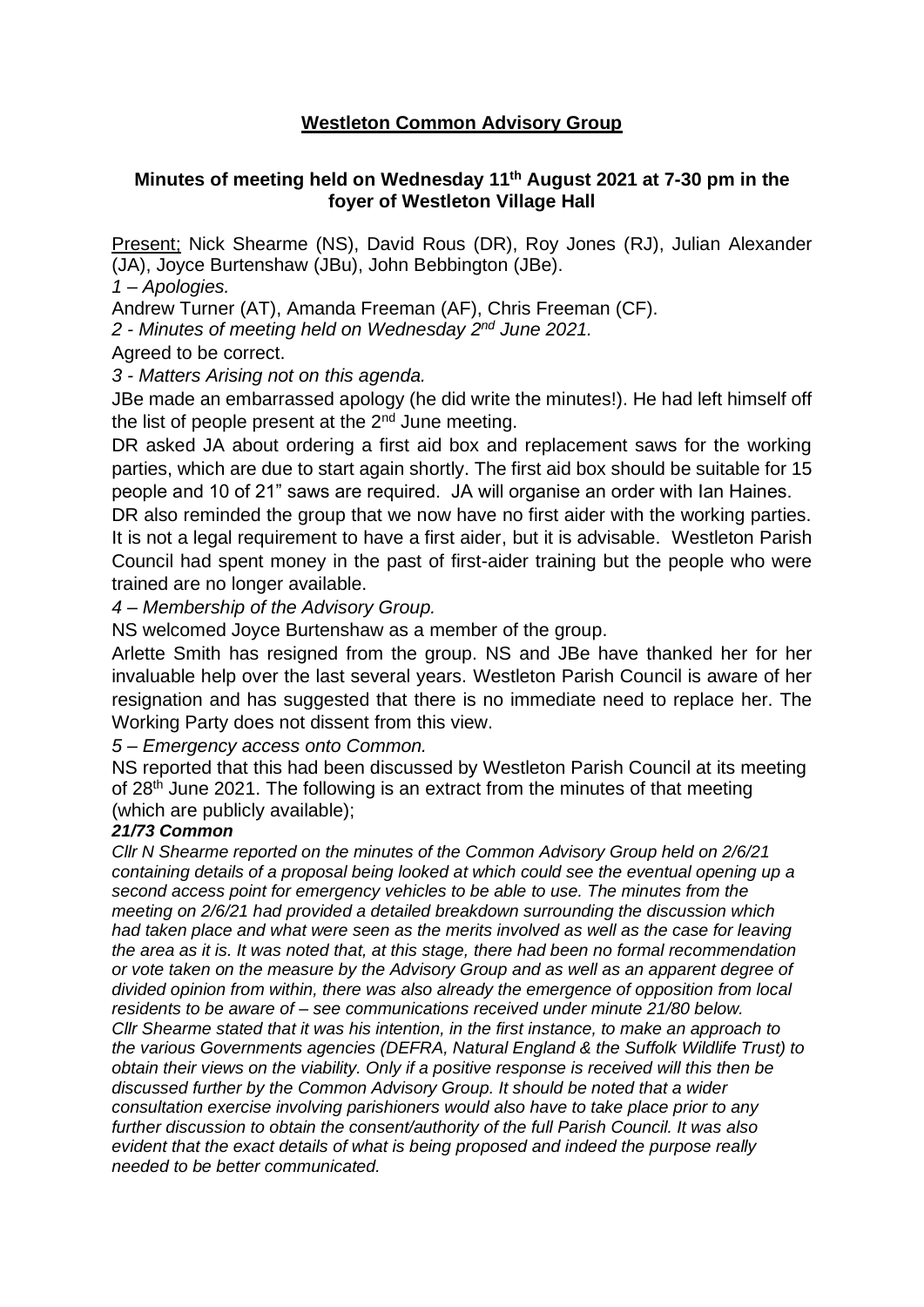*Cllr Shearme undertook to take on board these observations and refer back to the next meeting of the Advisory Group which is scheduled for 11/8/21.*

NS has contacted Suffolk Wildlife Trust but has had no response to date. Covid and "working from home" seem to be making it difficult to contact the appropriate people. NS will keep trying SWT and is still trying to contact Natural England and DEFRA. As NS has not been able to get in touch with any of the relevant advisors very little progress has been made.

AT, who could not attend this meeting, sent his comments for consideration. They follow;

*As I mentioned previously, I am away next week so cannot attend the Common's Group meeting. When there is a discussion about the access to the Common, could you please share these comments/thoughts with the Group? My understanding is:*

*The primary reason for the proposed new access with 2 drop-down posts is to allow another access for emergency services.*

*This caused concern among some residents as they foresee an access wide enough for a fire engine/ambulance to be cut through the existing single-track access thereby changing the nature of the entrance to the Common (as it has been in recent years)*

*Secondary reason is because the access was there previously.*

*Concerns about the new access being very wide (for emergency vehicle access) have been allayed - Julian has said that the ground would not be cleared and the drop-down posts would be installed into the existing undergrowth – hence no change to visual aspect, no threat to wildlife.* 

*FRS have said the access would be welcome but is not essential.*

*Ambulance service has not yet been consulted.*

*Environmental organisations still need to be consulted.*

*My comments/questions:*

*Some clearing would presumably have to happen to install the posts – is the intention to then let it grow back around the posts?* 

*Could a visual presentation of the expected result be provided? This might further allay concerns. A visual representation will anyway probably be necessary for the explanations to the other environmental consultees of the proposed action.*

*If the other environmental consultees say it is ok to install the drop-down posts in the undergrowth, then we need to ask:*

- *The Ambulance service: is it essential and would they try to drive over/through the undergrowth in the event of an emergency to gain access to the Common.*
- *FRS (have already said it is not essential): would they try to drive over/through the undergrowth in the event of an emergency to gain access to the Common.*

*If the ambulance service says it is essential and they (and the FRS) would drive through/over the undergrowth to access the Common in an emergency, then the drop-down posts should be installed into the undergrowth.* 

*However, if both have said it is not essential and they would not drive over/through the undergrowth to access the Common, I do not see why we would go to the trouble of installing posts which would serve no purpose.* 

*Thanks and kind regards,*

*Andrew*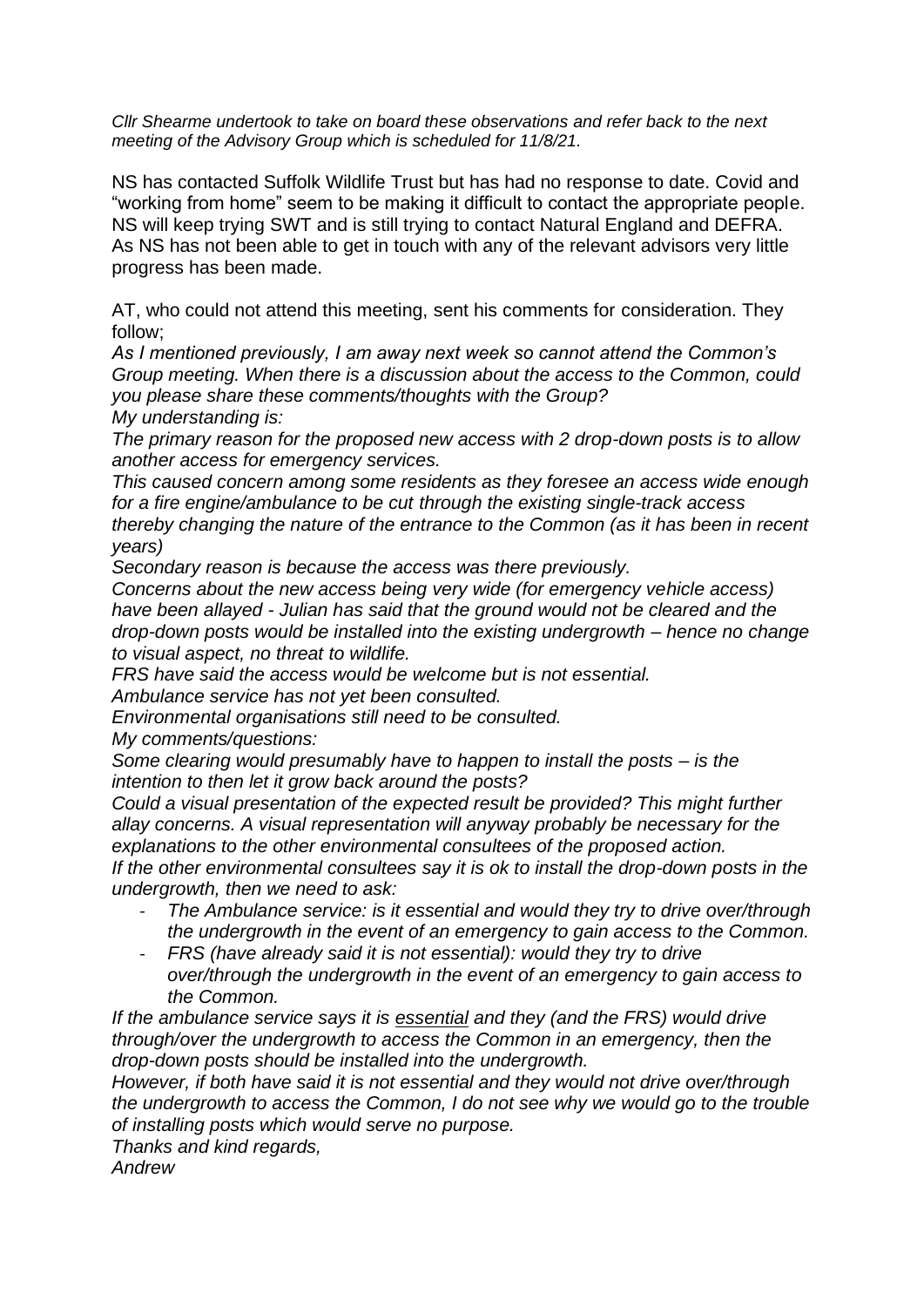The group agreed that a clear plan of what is proposed is needed.

JBe argued that this plan would be best drawn up by someone who believed this to be necessary rather than himself, who was doubtful of the value of what is proposed. JBe will contact the Ambulance Service **(Done 17/08/2021).**

NS believes we need to discuss this with Natural England, Suffolk Wildlife Trust before we draw up plans. **(JBe - SWT contacted on 17/08/2021 and NE on 18/08/2021, both by email.)**

JBe will contact Ian Haines to see if he has a contact at DEFRA/RPA **(Done 16/08/2021. Information received 17/08/2021)**

JBe will write to DEFRA and include a request for advice on levelling the hump from the concrete pad onto the rest of the common. **(Done 18/08/2021)**

*6 – Outstanding work to be done.*

The Working Parties will work through the programme of outstanding work (reported in the minutes of the meeting of the meeting held on 2 June 2021) as practical. We also need clarification from the Probation Service on what help, if any, the Community Payback teams will be able offer.

We may well have to use contractors for some of the outstanding work.

NS had received an email from Barry Osborn pointing out that the Black Slough Steps were overgrown. This has been cleared.

*7 – Help from the Community Pay-Back scheme.*

We have provisionally booked the Community Payback team for 5 days from Monday 4 October to Friday 8 October. However, Paul Tong of the Probation Service is unable to make any commitments at this stage. They were transferred back to the unified Probation Service recently and their roles, and how they can continue supporting local Communities, are yet to be defined.

JBe to contact Paul Tong to see if the situation is any clearer. **(Done 17/08/2021).** *8 - Safety audit 2021.*

DR has checked the faulty seat. He feels this will not be easy to fix, NS and JA will investigate.

Suffolk Highways will only cut the grass verge between the Reckford Road layby and the gate to the Common twice a year, as is their normal practice for roads of this type. We are free to do this ourselves if we feel it is appropriate.

NS has reported fly tipping in the layby to Ian Haines, who has, in turn, reported this to East Suffolk Norse. No response to date. Westleton Parish Council will put up a sign warning that CCTV is in place to discourage fly tipping.

DR suggested that we strim a wide area round the bottle banks to discourage the leaving of litter. **(Done by NS 17/08/2021)**

*9 – Funding/Management Plan from April 2023.*

DR is sure we will need to reapply for the HLS Grant and that we will need to present an updated Management Plan to support the application.

JBe will write to Suffolk Wildlife Trust asking for advice on how we proceed with updating the management plan. We are aware we need to do wildlife surveys. **(Done 17/08/2021)**

## *10 – Piri-piri bur.*

JBu had reported a contaminate area. Piri-piri bur must be destroyed when it is found*.*

*11 – AOB.*

NS reported that hedge cutting had been done in February 2021 (overlooked at last meeting).